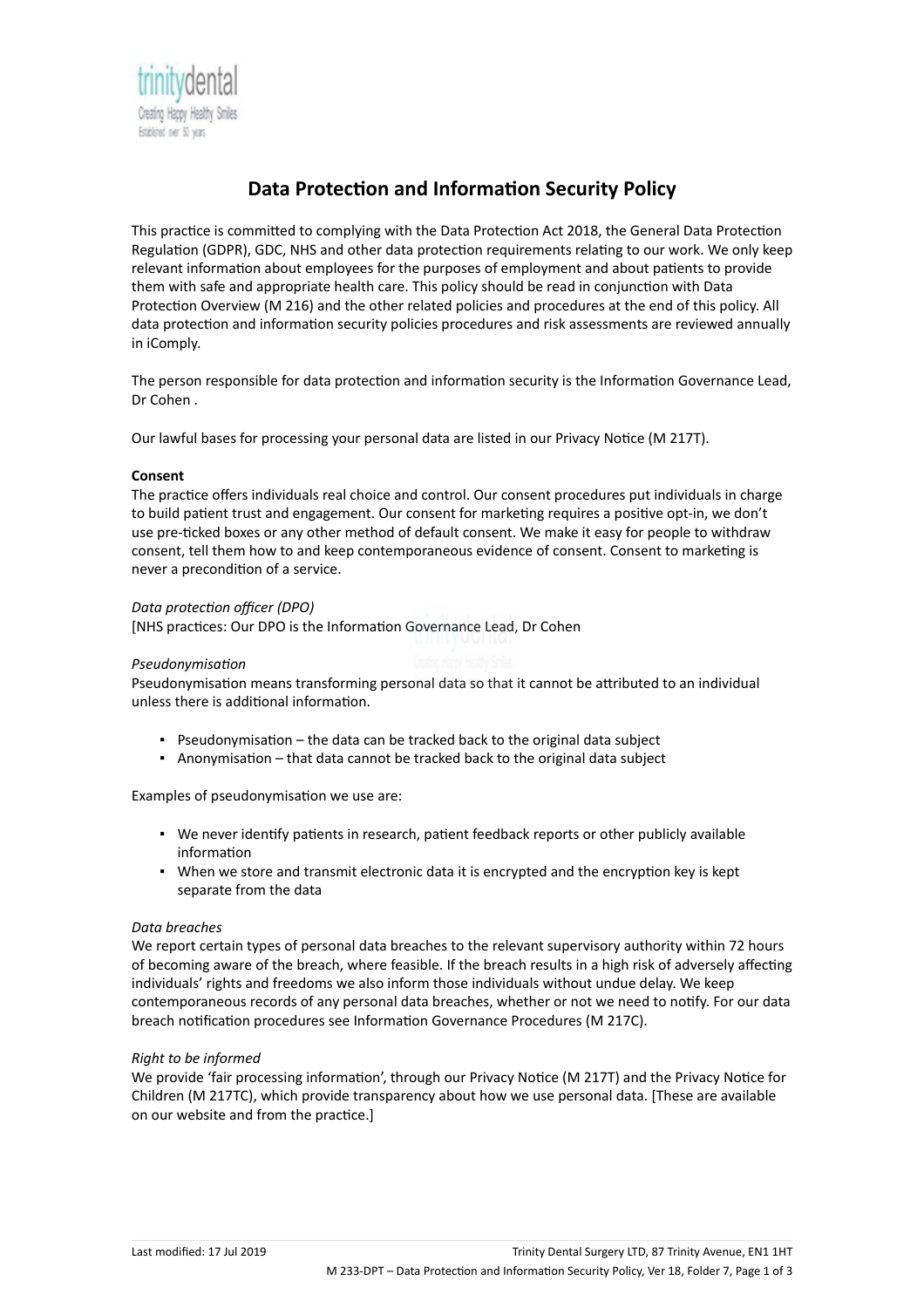

## **Your data rights**

## *Right of Access*

Individuals have the right to access their personal data and supplementary information. The right of access allows individuals to be aware of and verify the lawfulness of the processing. If an individual contacts the practice to access their data they will be provided with, as requested:

- Confirmation that their data is being processed
- Access to their personal data
- Any other supplementary information about your rights as found below and in our Privacy Notices (M 217T) and (M 217TC)

## *Right to erasure*

The right to erasure is also known as 'the right to be forgotten'. The practice will delete personal data on request of an individual where there is no compelling reason for its continued processing. The right to erasure applies to individuals who are not patients at the practice. If the individual is or has been a patient, the clinical records will be retained according to the retention periods in Record Retention (M 215) and after the periods stated can be deleted upon request.

## *Right of rectification*

Individuals have the right to have personal data rectified if it is inaccurate or incomplete.

## *Right to restriction*

Individuals have a right to 'block' or suppress the processing of their personal data. If requested we will store their personal data, but stop processing it. We will retain just enough information about the individual to ensure that the restriction is respected in the future.

## *Right to object*

Individuals have the right to object to direct marketing and processing for purposes of scientific research and statistics.

## *Data portability*

An individual can request the practice to transfer their data in electronic or other format.

#### *Privacy by design*

We implement technical and organisational measures to integrate data protection into our processing activities. Our data protection and information governance management systems and procedures take Privacy by design as their core attribute to promote privacy and data compliance.

## *Records*

*We keep records of processing activities for future reference.*

## *Privacy impact assessment*

To identify the most effective way to comply with their data protection obligations and meet individuals' expectations of privacy we review our Privacy Impact Assessment annually in iComply using the Sensitive Information Map, PIA and Risk Assessment (M 217Q).

## *Information security*

Information Governance Procedures (M 217C) includes the following information security procedures:

- Team members follow the 'Staff Confidentiality Code of Conduct', which clarifies their legal duty to maintain confidentiality, to protect personal information and provides guidance on how and when personal or special category data can be disclosed
- How to manage a data breach, including reporting
- A comprehensive set of procedures, risk assessments and activities to prevent the data we hold being accidentally or deliberately compromised and to respond to a breach in a timely manner